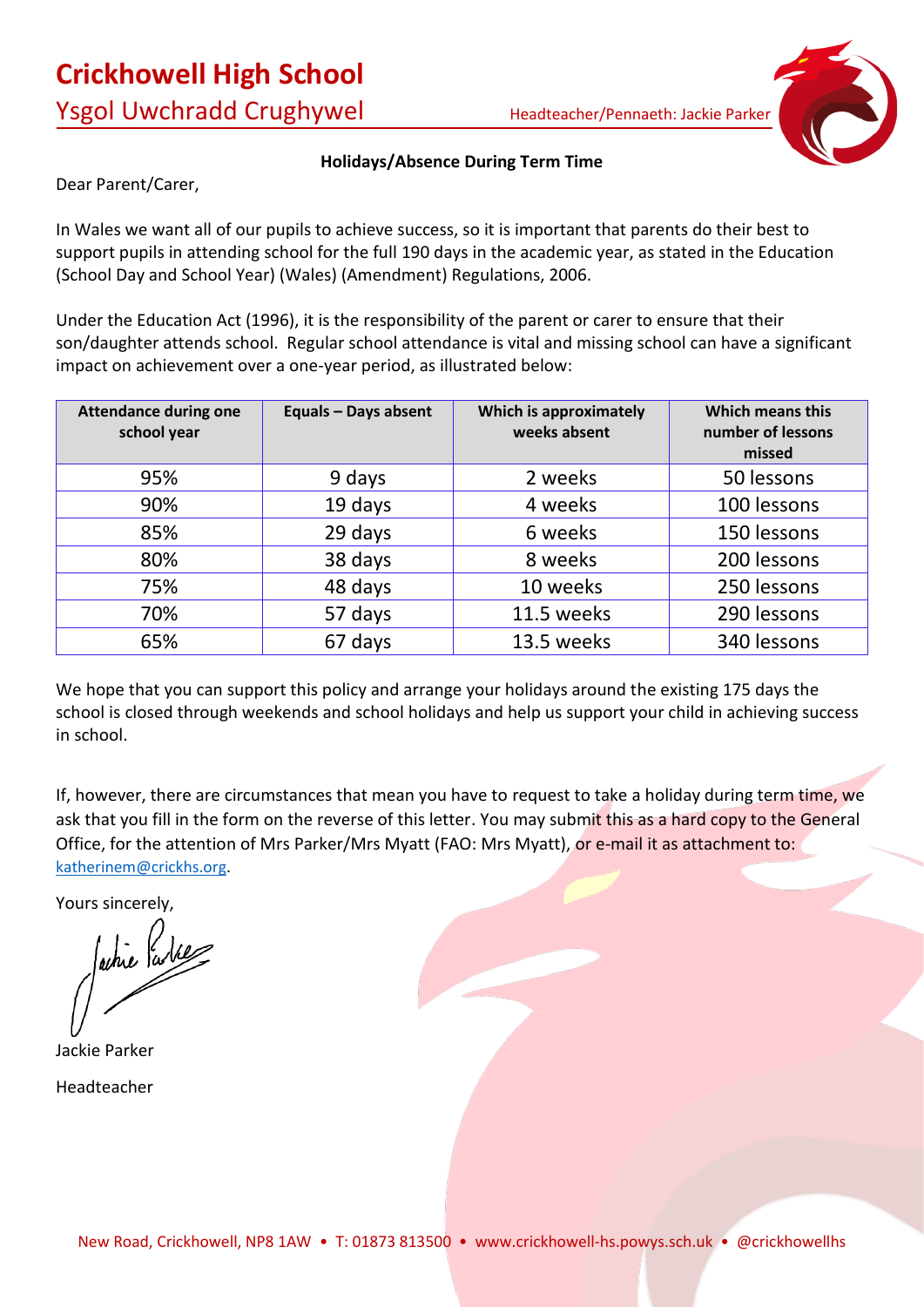# **Crickhowell High School**

Ysgol Uwchradd Crughywel Headteacher/Pennaeth: Jackie Parker



# **Holiday/Absence Request Form**

If you wish to take your child/ren on a holiday during term time, the form below must be completed **at least 28 days** before the absence is required to be considered for authorisation.

The Pupil Registration (Wales) Regulations 2010 provide Headteachers with a discretionary power to authorise leave for a family holiday during term time where parents seek permission. The procedure at this school is that all the factors noted below will be taken into consideration before a decision is made as to whether to authorise any periods of holiday requested during term time**.** 

- **Attendance figures for the last year (We would expect attendance to be above 90%)**
- **Behaviour and attitude to school life.**
- **That the holiday does not impact on any key periods of learning (such as examinations and assessments)**
- **That this form has been completed correctly and the request has been made at least 28 days before the holiday.**

Please therefore remember that holidays can only be authorised at the Headteacher's discretion.

It should also be noted that an application for a 'Fixed Penalty Notice' will be considered if there are 5 or more days (10 sessions) of 'unauthorised absence' recorded, in addition to the attendance level being below 90% for the school year to date.

You may submit this as a hard copy to the General Office, for the attention of Mrs Parker/Mrs Myatt (FAO: Mrs Myatt), or e-mail it as attachment to: [katherinem@crickhs.org.](mailto:katherinem@crickhs.org) An authorised / unauthorised slip or e-mail will be sent back to you within 7 days of submitting this request. Please ensure that your contact details are correct on our school system.

#### **………………………………………………………………………………… Holiday/Absence Request**

\_\_\_\_\_\_\_\_\_\_\_\_\_\_\_\_\_\_\_\_\_\_\_\_\_\_\_\_\_\_\_\_\_\_\_\_\_\_\_\_\_\_\_\_\_\_\_\_\_\_\_\_\_\_\_\_\_\_\_\_\_\_\_\_\_\_\_\_\_\_\_\_\_\_\_\_\_\_\_\_\_\_\_\_\_\_\_

\_\_\_\_\_\_\_\_\_\_\_\_\_\_\_\_\_\_\_\_\_\_\_\_\_\_\_\_\_\_\_\_\_\_\_\_\_\_\_\_\_\_\_\_\_\_\_\_\_\_\_\_\_\_\_\_\_\_\_\_\_\_\_\_\_\_\_\_\_\_\_\_\_\_\_\_\_\_\_\_\_\_\_\_\_\_\_

\_\_\_\_\_\_\_\_\_\_\_\_\_\_\_\_\_\_\_\_\_\_\_\_\_\_\_\_\_\_\_\_\_\_\_\_\_\_\_\_\_\_\_\_\_\_\_\_\_\_\_\_\_\_\_\_\_\_\_\_\_\_\_\_\_\_\_\_\_\_\_\_\_\_\_\_\_\_\_\_\_\_\_\_\_\_\_

\_\_\_\_\_\_\_\_\_\_\_\_\_\_\_\_\_\_\_\_\_\_\_\_\_\_\_\_\_\_\_\_\_\_\_\_\_\_\_\_\_\_\_\_\_\_\_\_\_\_\_\_\_\_\_\_\_\_\_\_\_\_\_\_\_\_\_\_\_\_\_\_\_\_\_\_\_\_\_\_\_\_\_\_\_\_\_

\_\_\_\_\_\_\_\_\_\_\_\_\_\_\_\_\_\_\_\_\_\_\_\_\_\_\_\_\_\_\_\_\_\_\_\_\_\_\_\_\_\_\_\_\_\_\_\_\_\_\_\_\_\_\_\_\_\_\_\_\_\_\_\_\_\_\_\_\_\_\_\_\_\_\_\_\_\_\_\_\_\_\_\_\_\_\_

\_\_\_\_\_\_\_\_\_\_\_\_\_\_\_\_\_\_\_\_\_\_\_\_\_\_\_\_\_\_\_\_\_\_\_\_\_\_\_\_\_\_\_\_\_\_\_\_\_\_\_\_\_\_\_\_\_\_\_\_\_\_\_\_\_\_\_\_\_\_\_\_\_\_\_\_\_\_\_\_\_\_\_\_\_\_\_

I request a holiday absence for my child/ren:

on the following dates:

I would like the following information to be taken into consideration: